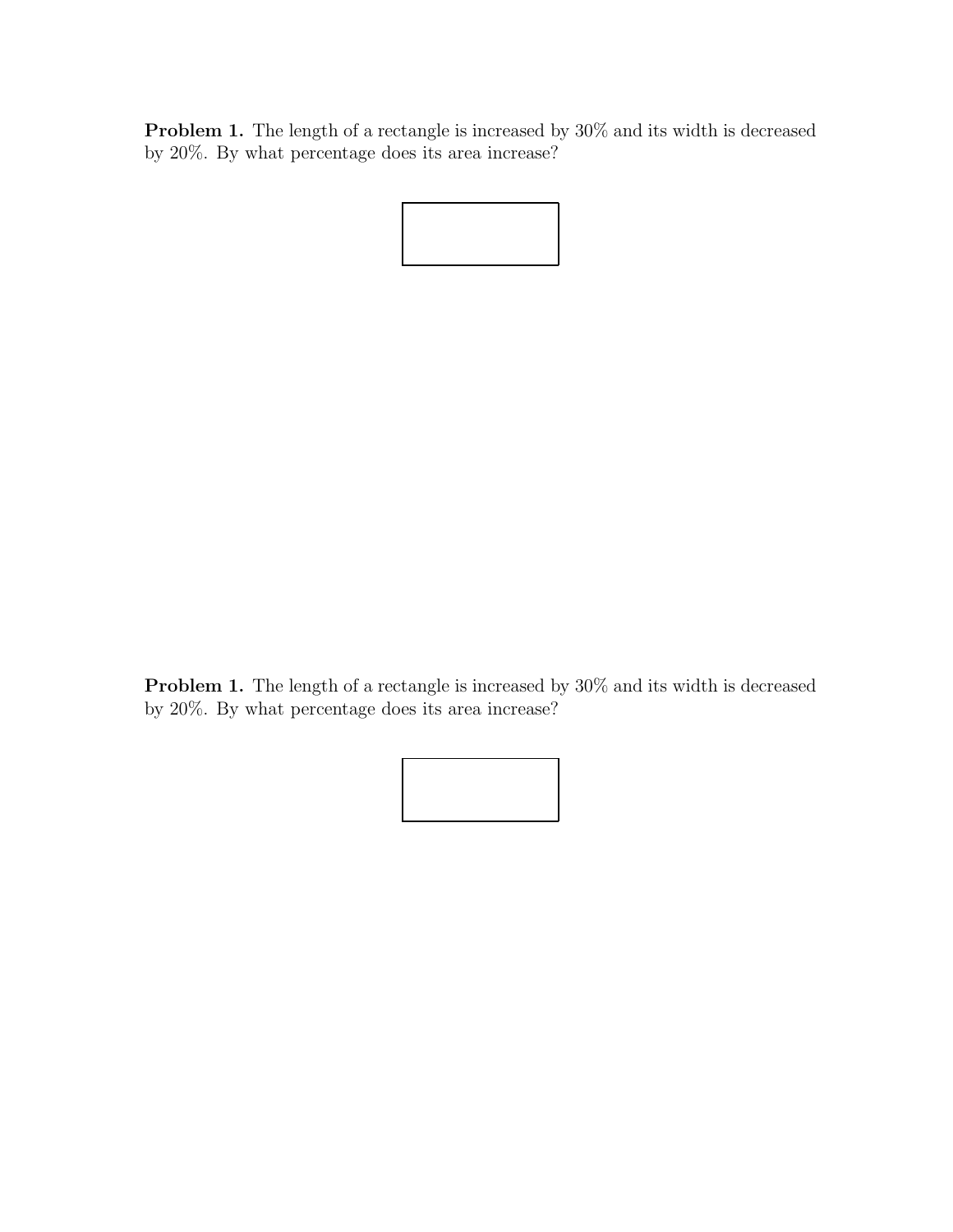Problem 2. When two joggers run around a 1-mile oval track in the same direction, one passes the other every 30 minutes. When they run in opposite directions, they pass every 10 minutes. What is the speed of the slower jogger (in mph)?

Problem 2. When two joggers run around a 1-mile oval track in the same direction, one passes the other every 30 minutes. When they run in opposite directions, they pass every 10 minutes. What is the speed of the slower jogger (in mph)?

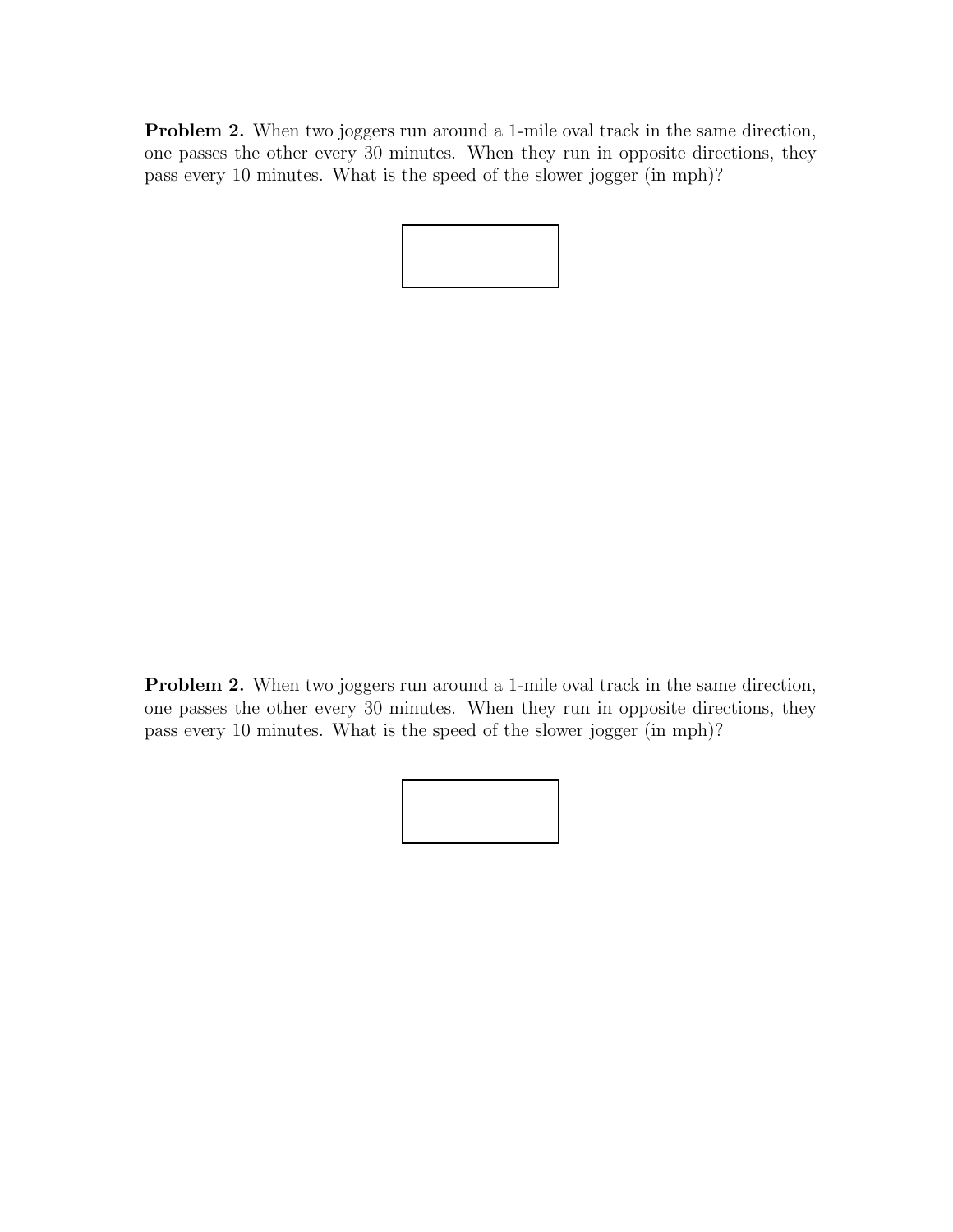**Problem 3.** What is the largest integer  $n$  so that a regular  $n$ -gon with sidelength 1 will fit inside a circle of radius 1?



**Problem 3.** What is the largest integer  $n$  so that a regular  $n$ -gon with sidelength 1 will fit inside a circle of radius 1?

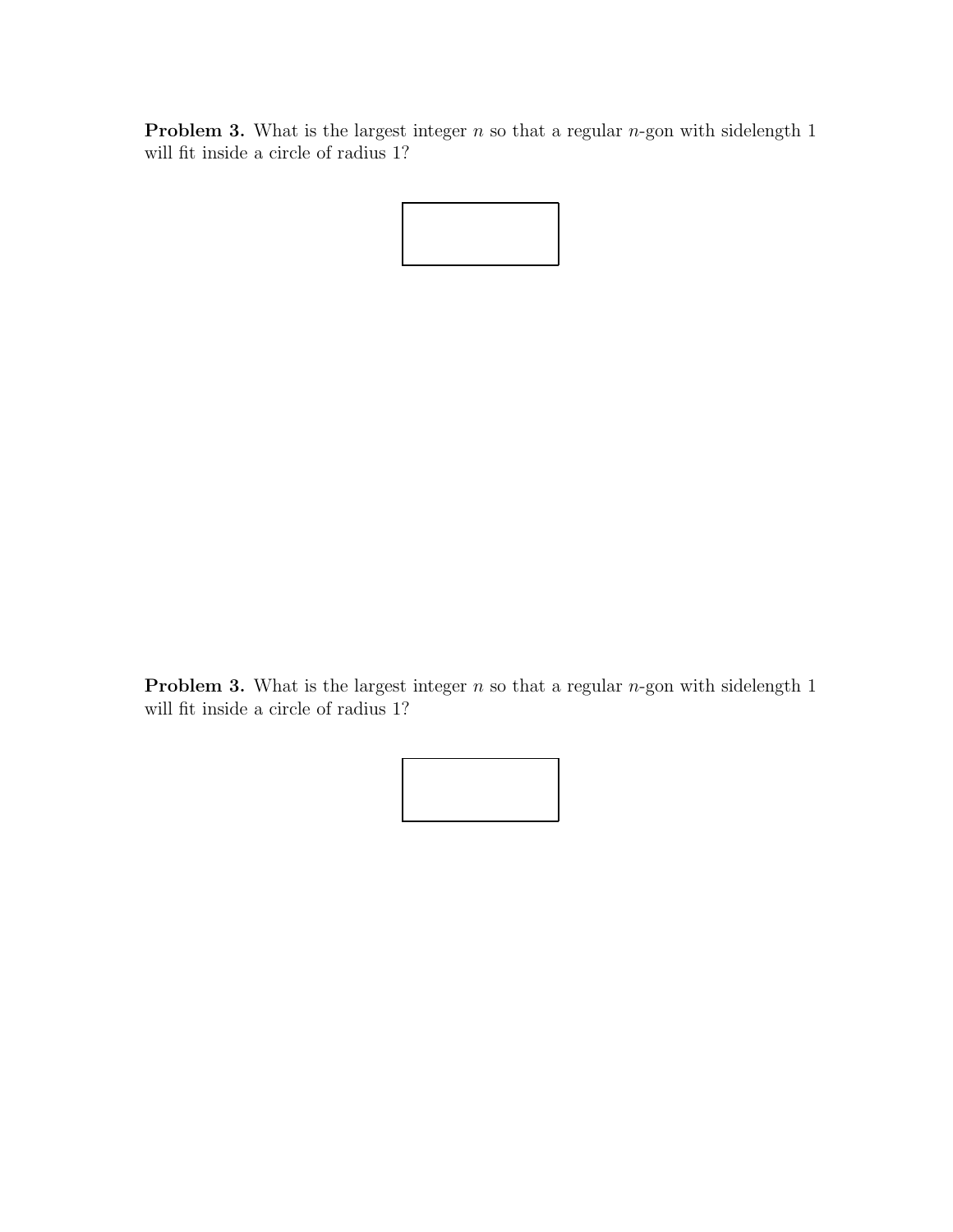Problem 4. If you have 2 black socks and 3 green socks in a drawer, how many socks must you take out in order to be guaranteed a matching pair?

Problem 4. If you have 2 black socks and 3 green socks in a drawer, how many socks must you take out in order to be guaranteed a matching pair?

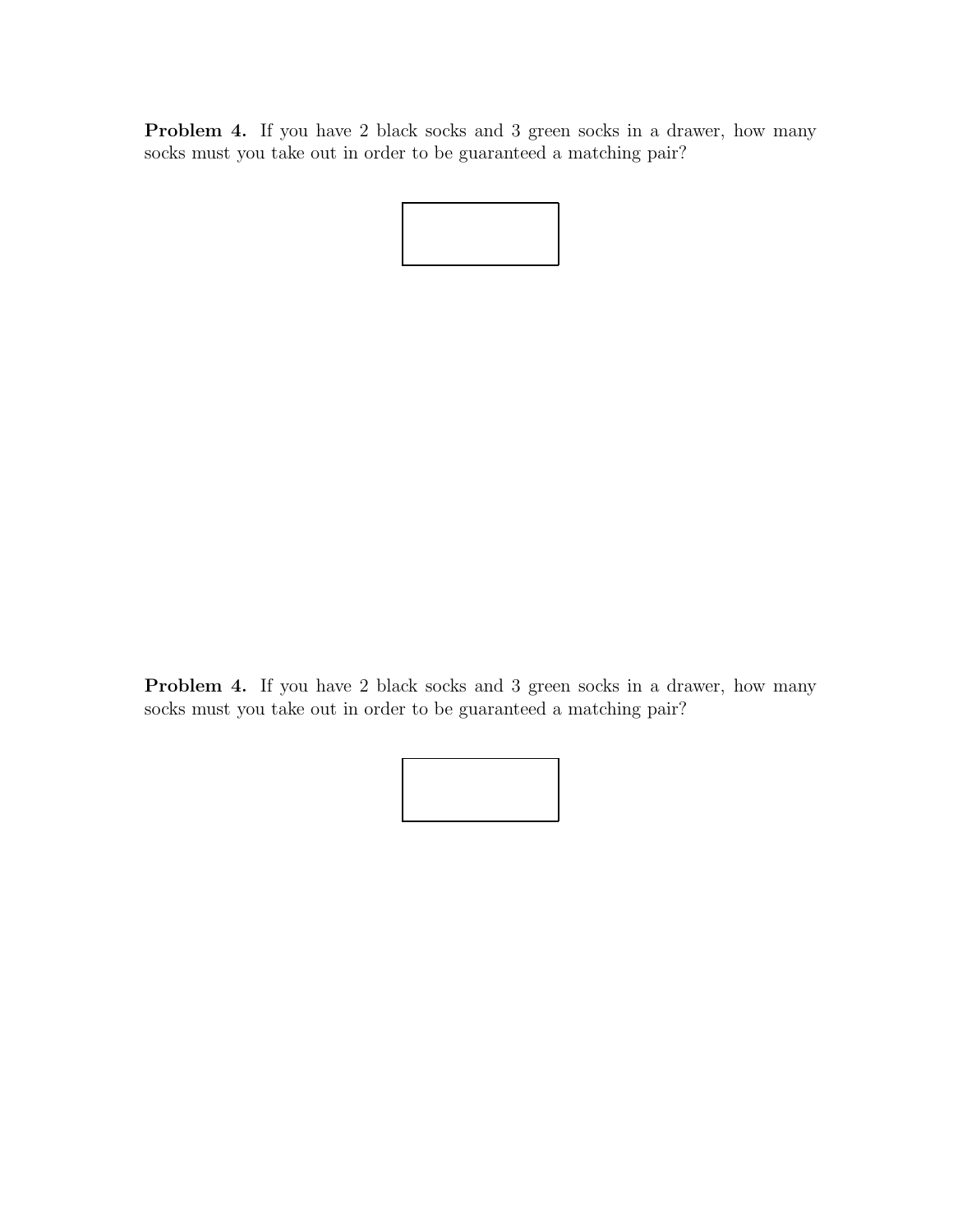Problem 5. If you have 2 black socks and 3 green socks in a drawer, in the long run, what is the average number of socks you must take out in order to have a matching pair?



Problem 5. If you have 2 black socks and 3 green socks in a drawer, in the long run, what is the average number of socks you must take out in order to have a matching pair?

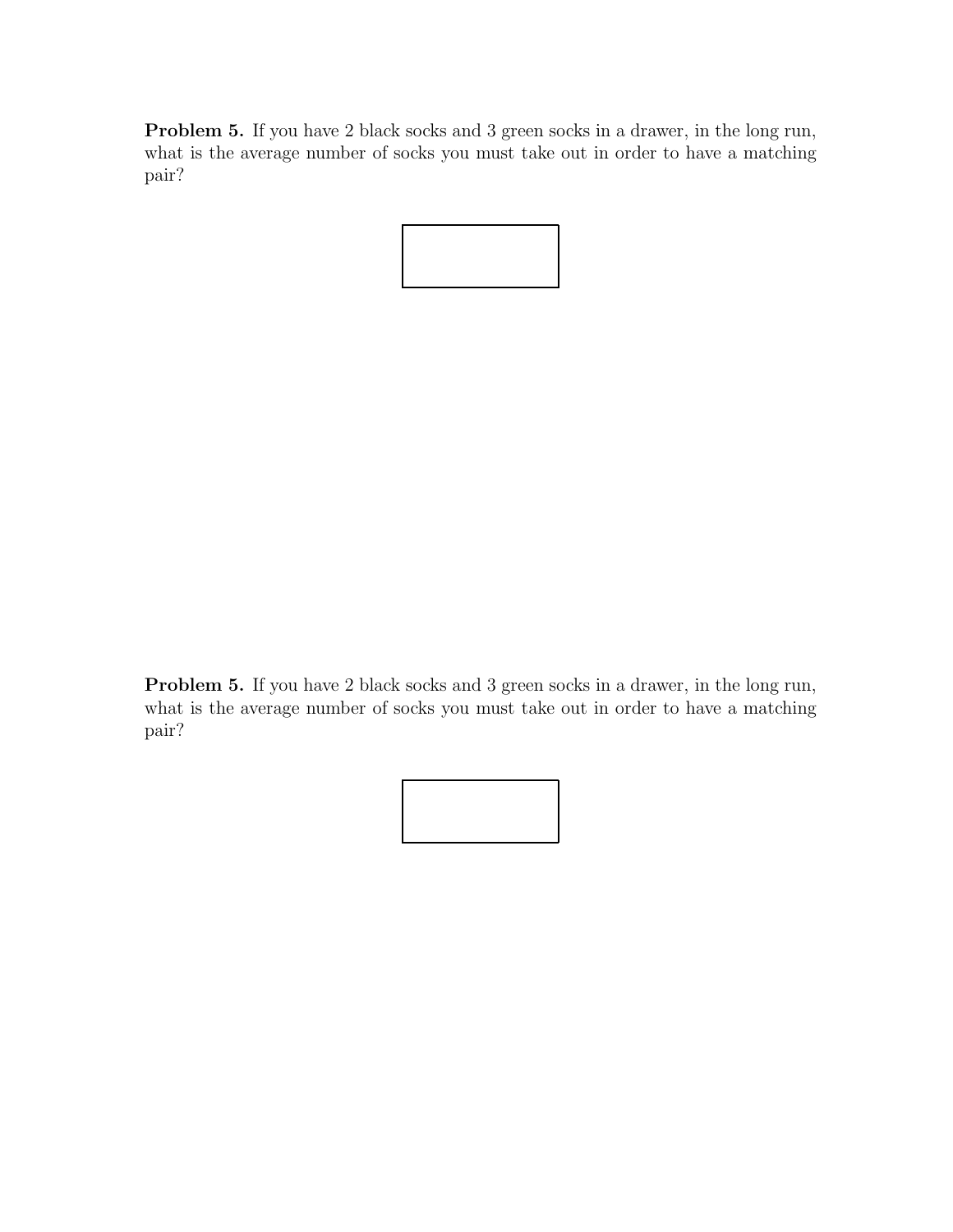Problem 6. How many positive factors does the number 288 have (including 1 and 288)?



Problem 6. How many positive factors does the number 288 have (including 1 and 288)?

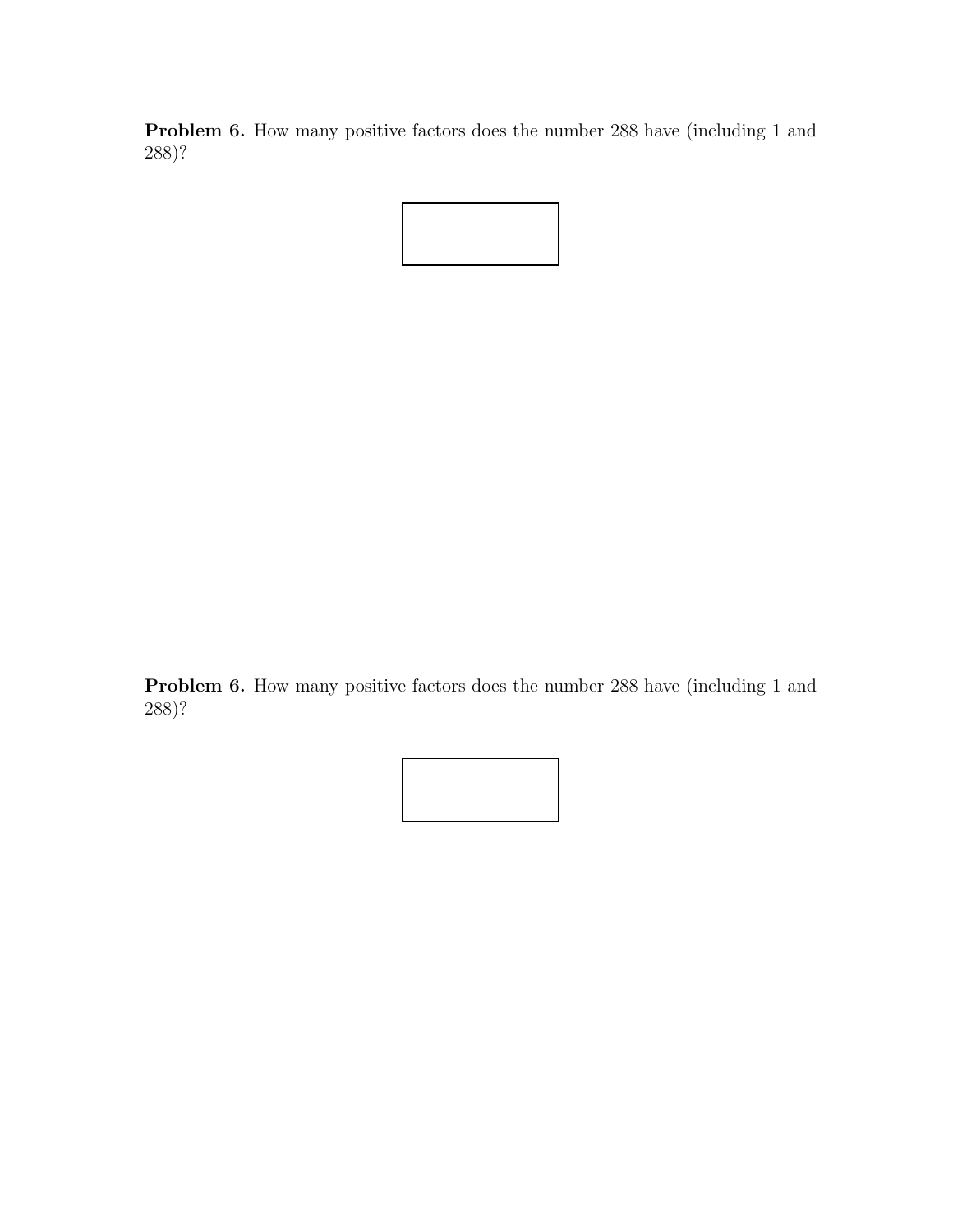Problem 7. What is the sum of all the positive factors of 288 (including 1 and 288)?



Problem 7. What is the sum of all the positive factors of 288 (including 1 and 288)?

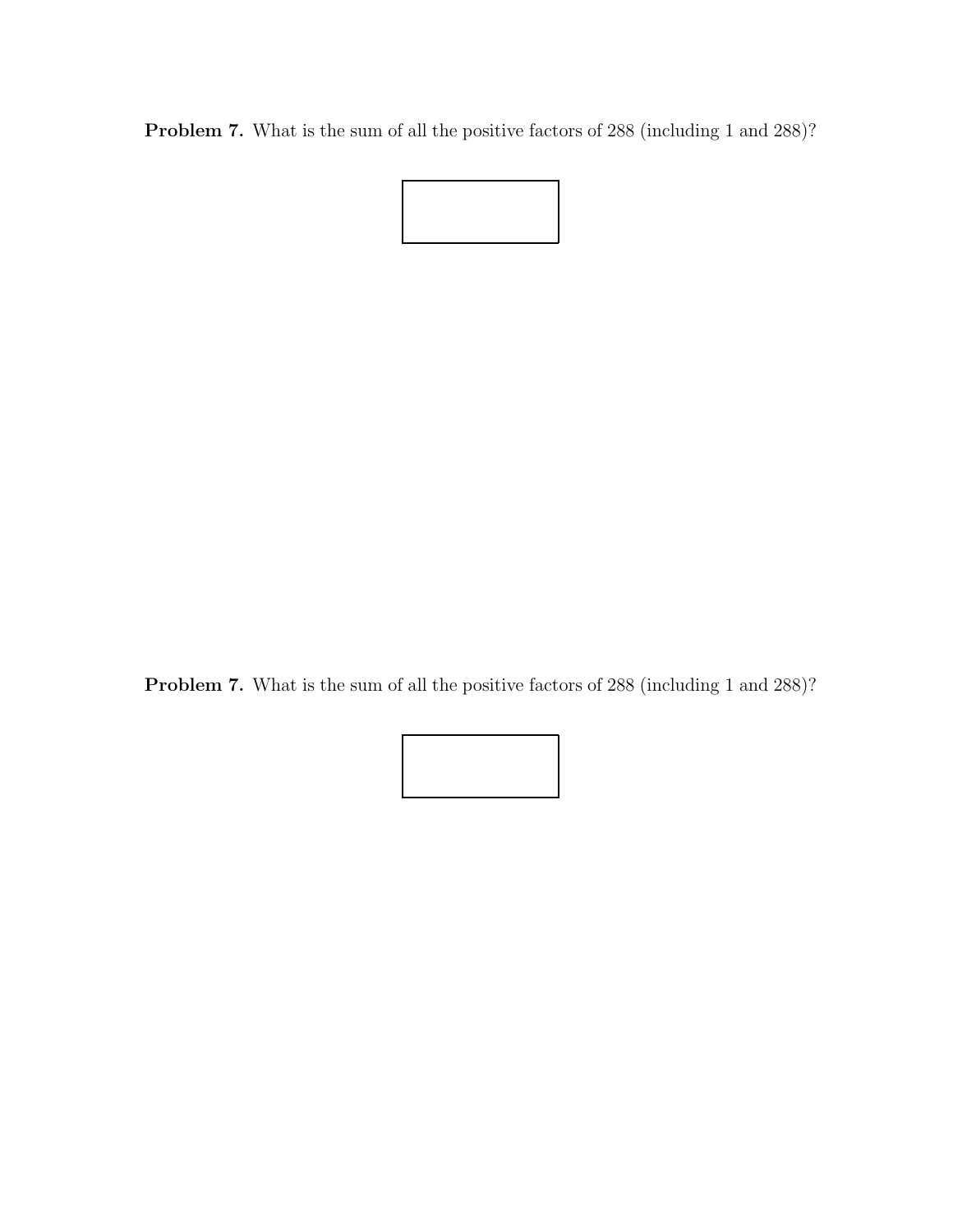Problem 8. The three middle circles in the figure have radius 1. What is the sum of the radii of the smallest and largest circles?



Problem 8. The three middle circles in the figure have radius 1. What is the sum of the radii of the smallest and largest circles?

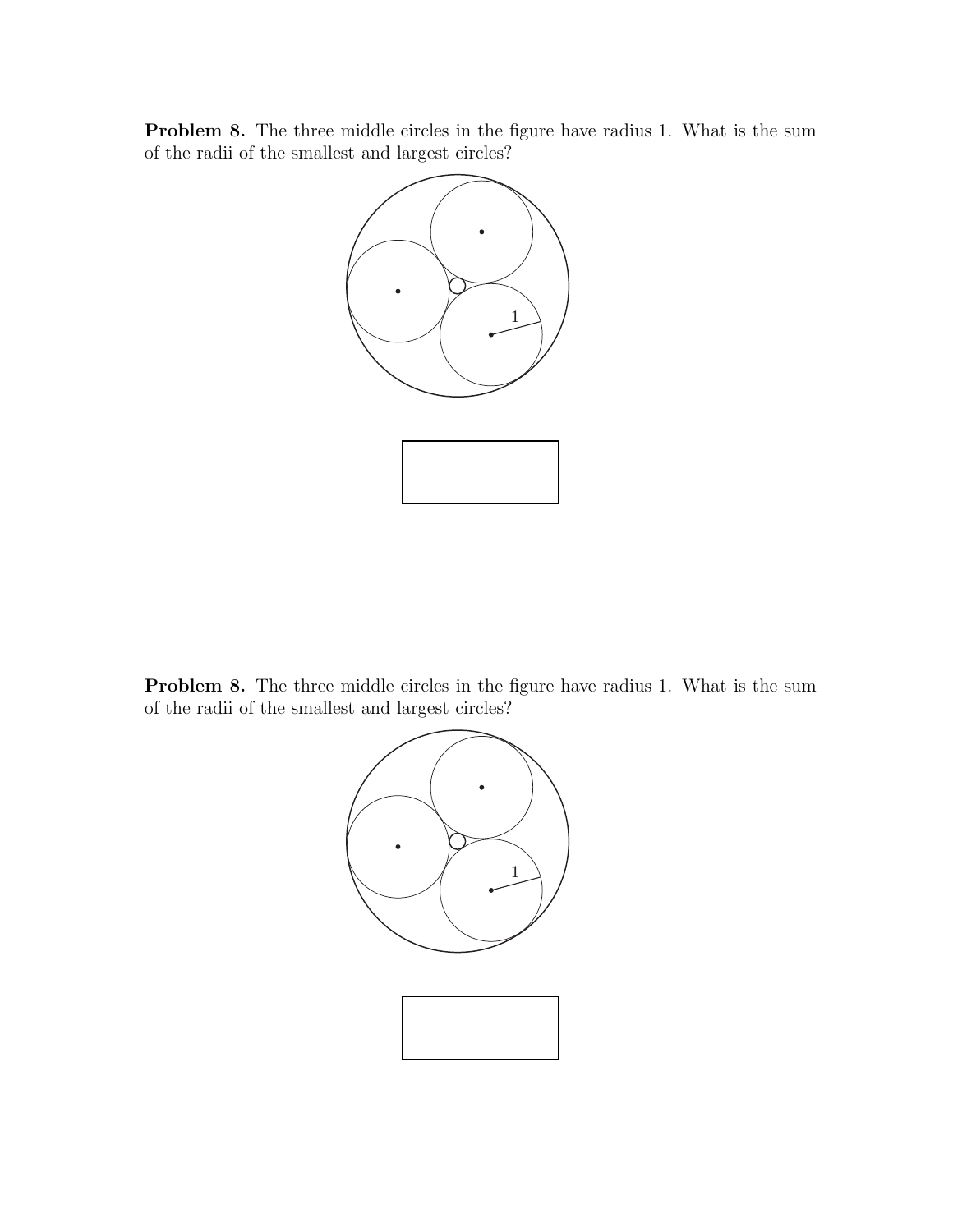Problem 9. How many integers between 7 and 2007 inclusive are divisible by neither 3 nor 5?



Problem 9. How many integers between 7 and 2007 inclusive are divisible by neither 3 nor 5?